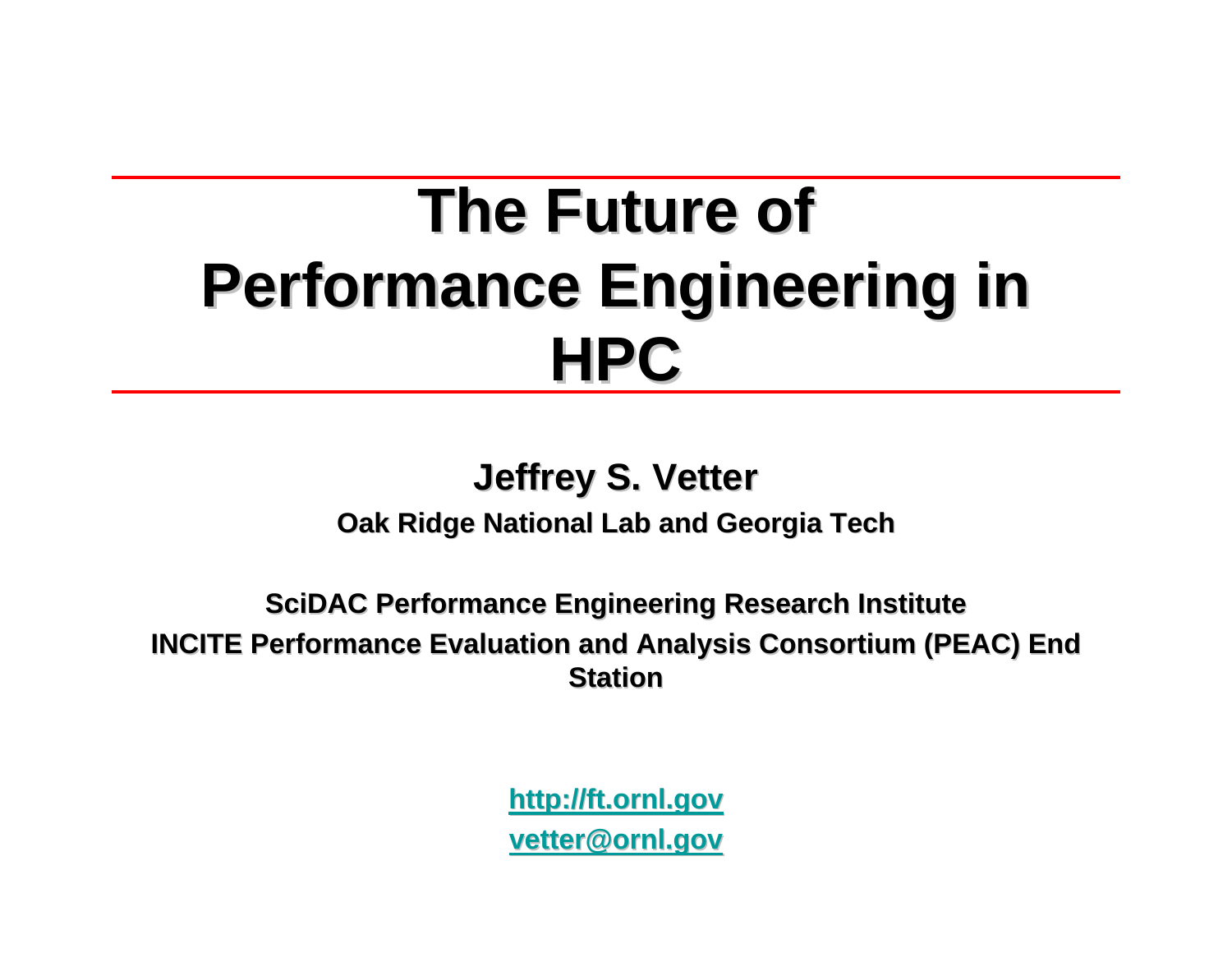# **Talk Highlights Talk Highlights**

- **→ Significant trends emerging in HPC** 
	- Architectural complexity: multicore, heterogeneity, power mgt
	- Scale
	- Application complexity: multiphase, multiscale, multiresoution
- **→** Taken together, these trends can create a widening gap between expected and realized performance
- Performance engineering is critical to address this gap
	- Measurement
	- Prediction
	- Optimization
- Some performance engineering solutions that help to close this gap
	- Engagement
		- Frequent interaction between applications teams and performance experts
	- Tools
		- Instrumentation, collection, and analysis tools for measurement
	- Automatic optimization
		- Static and dynamic optimization of applications and libraries
		- Integrate of performance engineering into application/system lifecycle
	- Feedback to architects and system software designers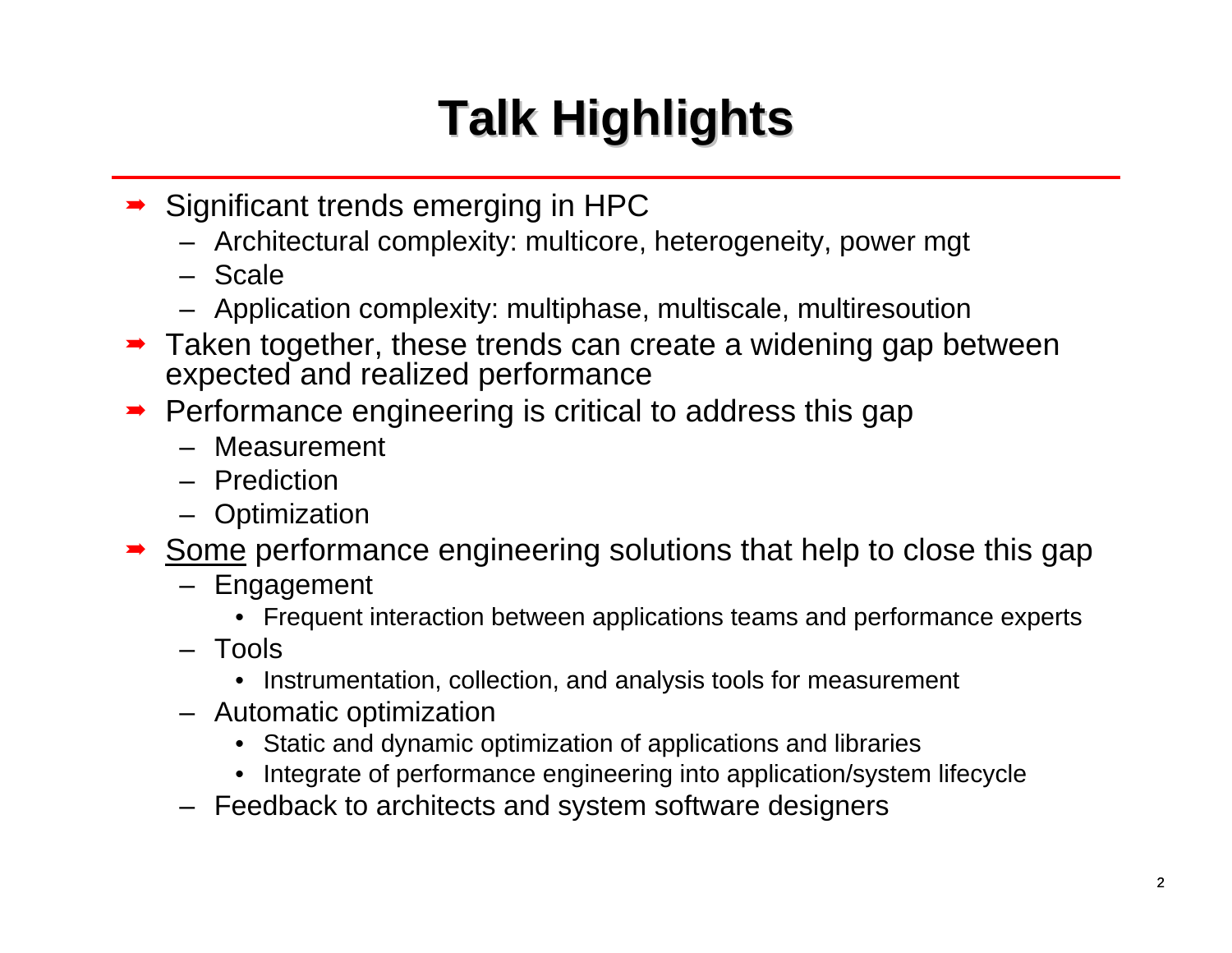## **Years of Prosperity Years of Prosperity**

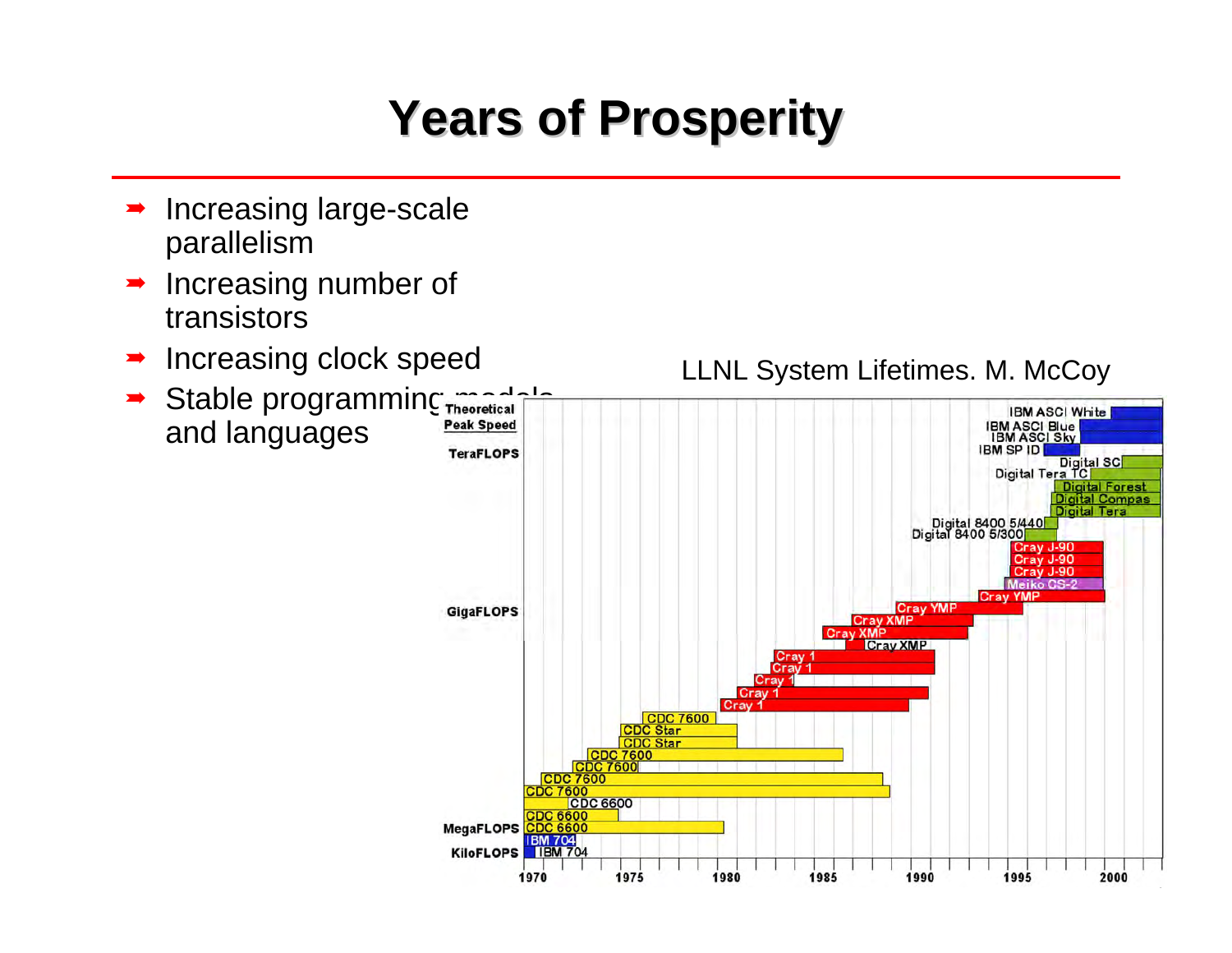## **'New' constraints for architectures constraints for architectures**

- **→ Power**
- $\rightarrow$  Heat / thermal envelope
- $\rightarrow$  Signaling
- **→ Packaging**
- $\rightarrow$  Instruction level parallelism
- $\rightarrow$  Memory, I/O, interconnect latency and bandwidth
- **→ Market trends favor** 'good enough' computing – *Economist*



Heat dissipation of the latest Intel processors, such as high end Pentium 4 and Pentium 4 E, has become a widely discussed issue, Reasons and consequences of astonishingly high thermal levels Intel's chips achieve is probably something the industry 13 looking at pretty thoroughly, as the general trend for semiconductors' evolution is increase of heat dissipation, which rises necessity of cooling the chips down that also a problem itself. Intel seems to understand the difficulty very well, as the company's Chief Technology Officer Patrick Gelsinger talked on the matter during IDF show.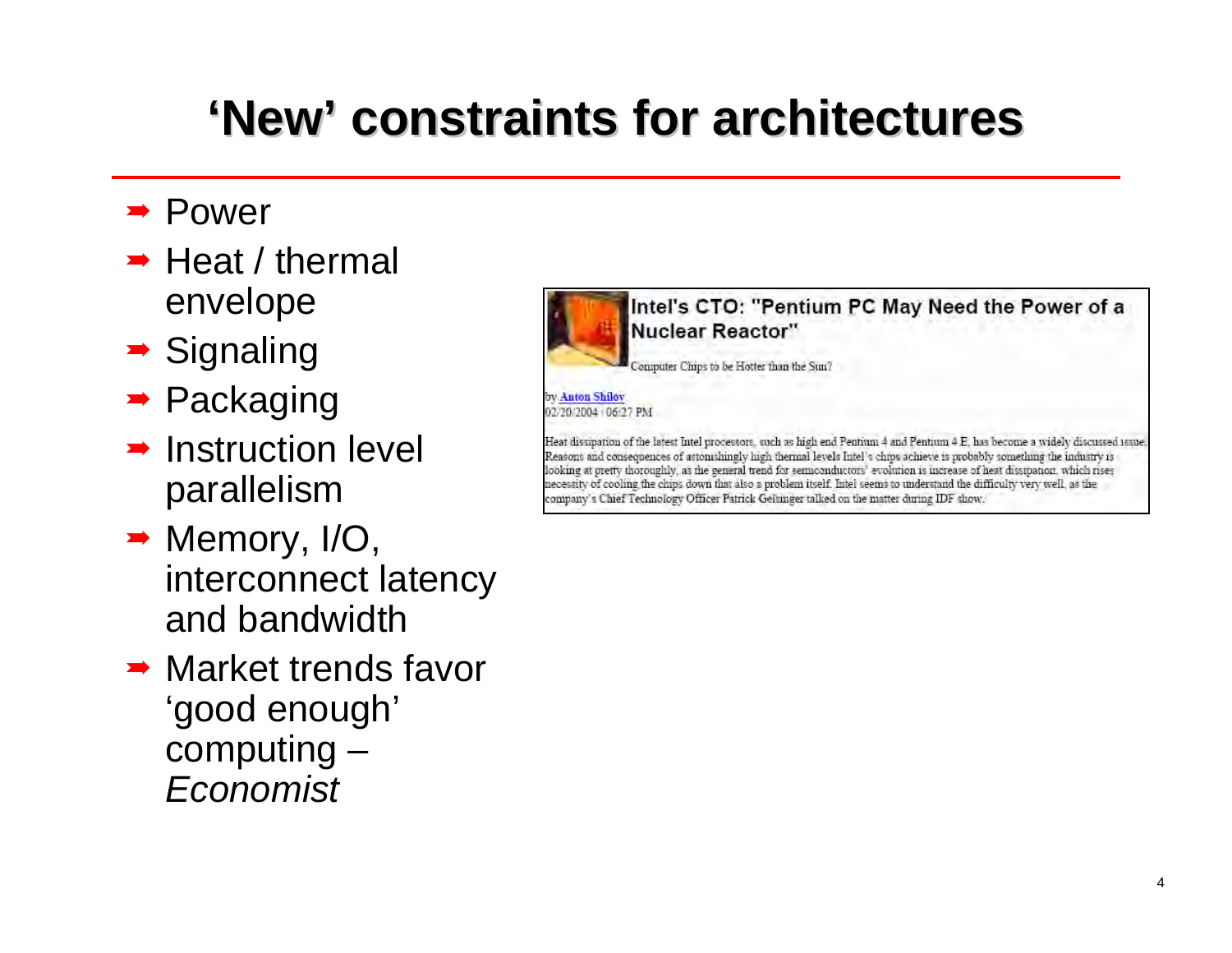#### **Architectural Complexity – Multicore Multicore**

**AMD quad AMD quad -core due on Sept 10 core due on Sept 10**

- $\rightarrow$  4 cores
- **→ Enhanced FPUs**
- **→ Shared resources** 
	- L3 cache
	- Hypertransport links
	- Memory controllers
- $\rightarrow$  Independent clock frequencies

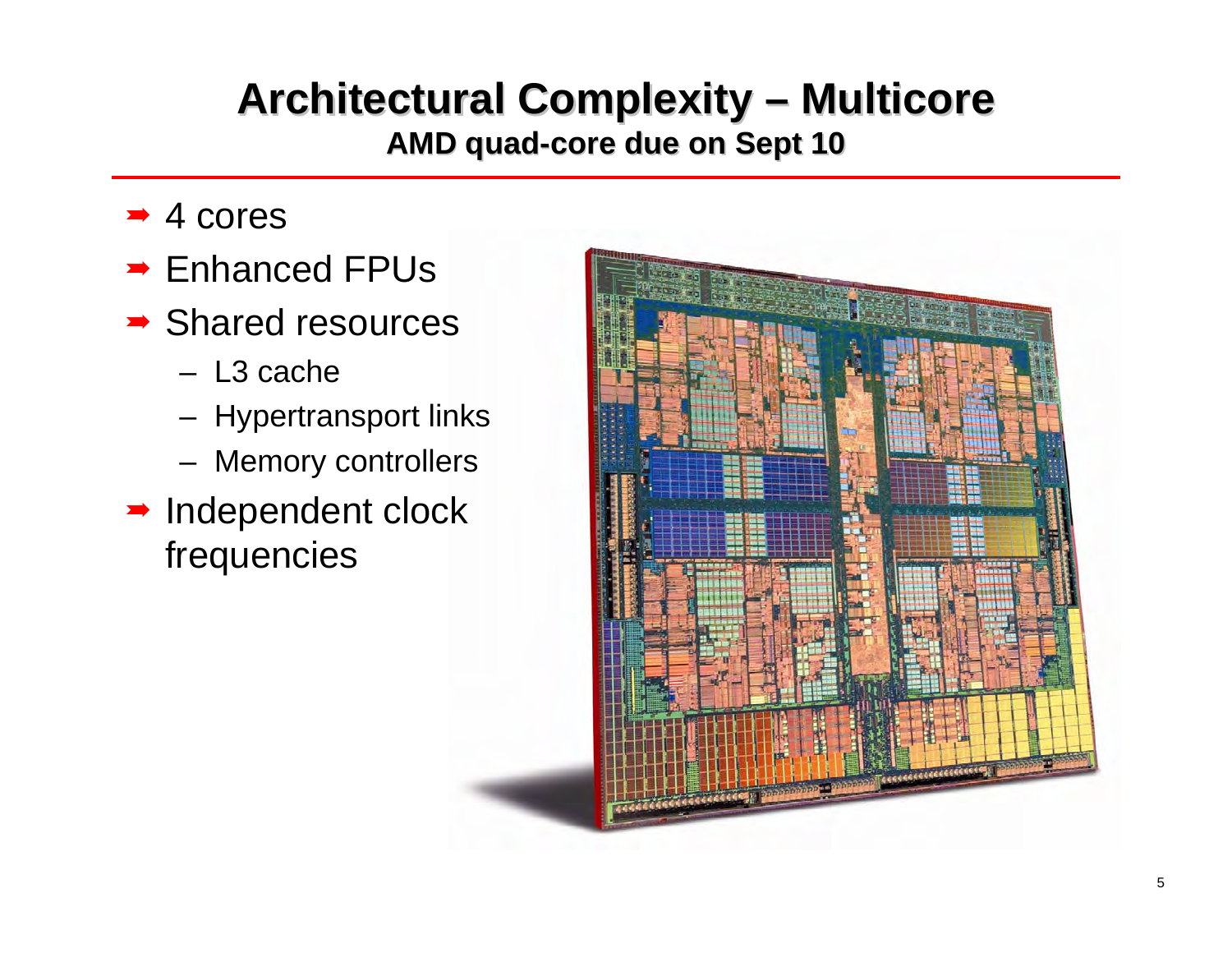#### **Architectural Complexity – Multicore Multicore Core count is easy to increase. Resource contention is a challenge! challenge!**

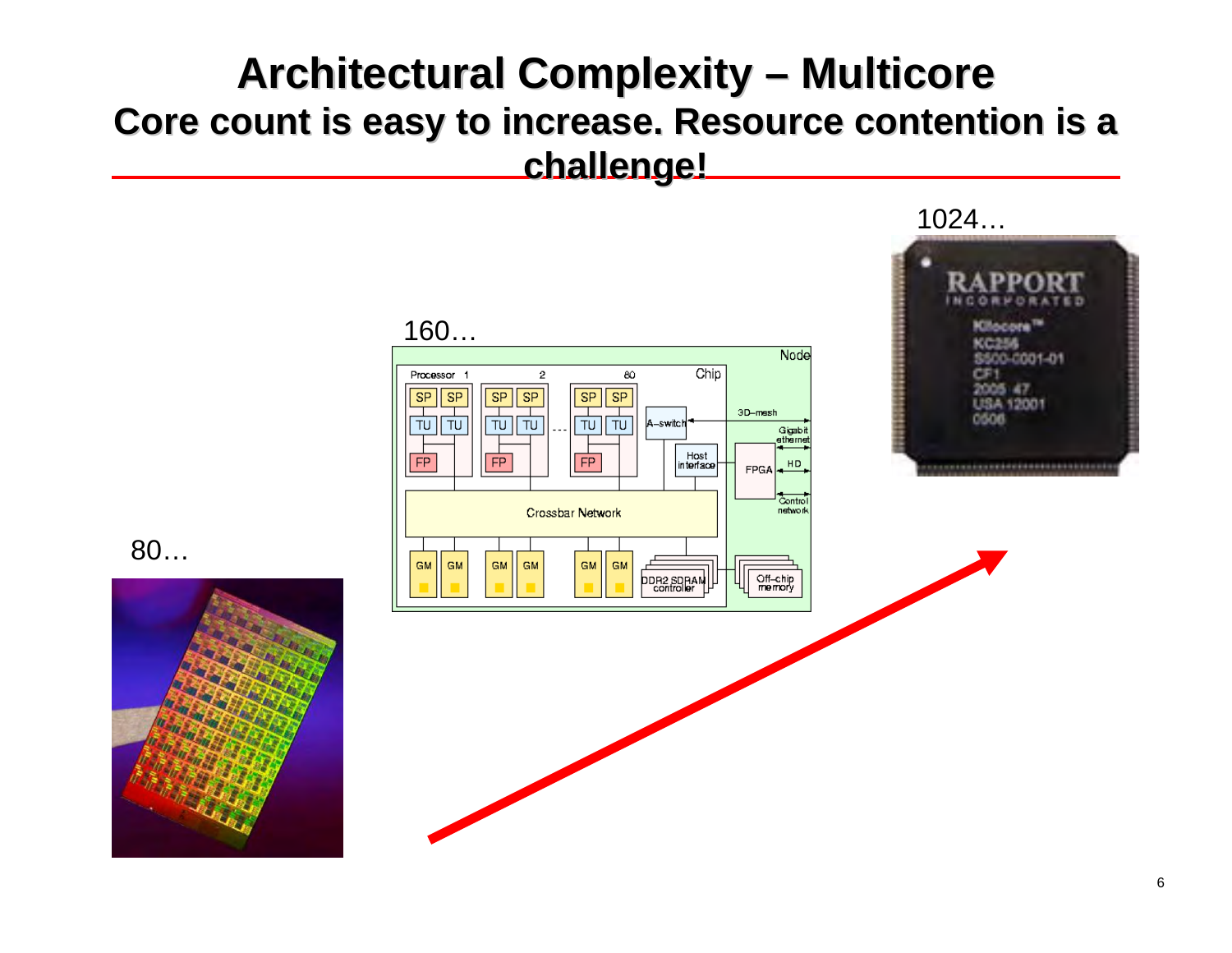#### **Architectural Architectural Complexity Complexity – Heterogeneity Heterogeneity, Specialization Specialization**

Architectures target specific workloads: games, graphics, business, encryption,





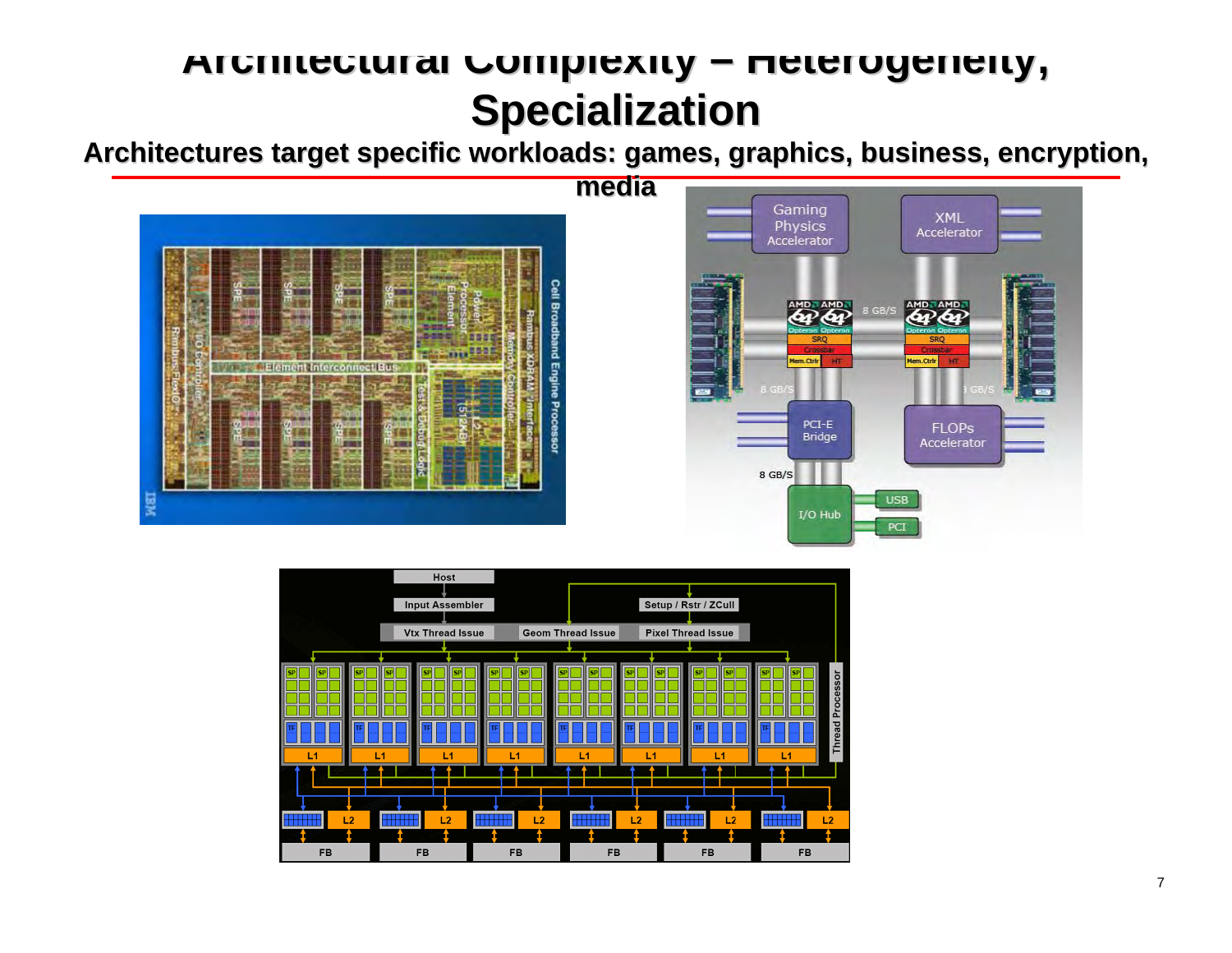### **System Scale System Scale**

#### **Interconnect design and cost limits system scale Interconnect design and cost limits system scale**

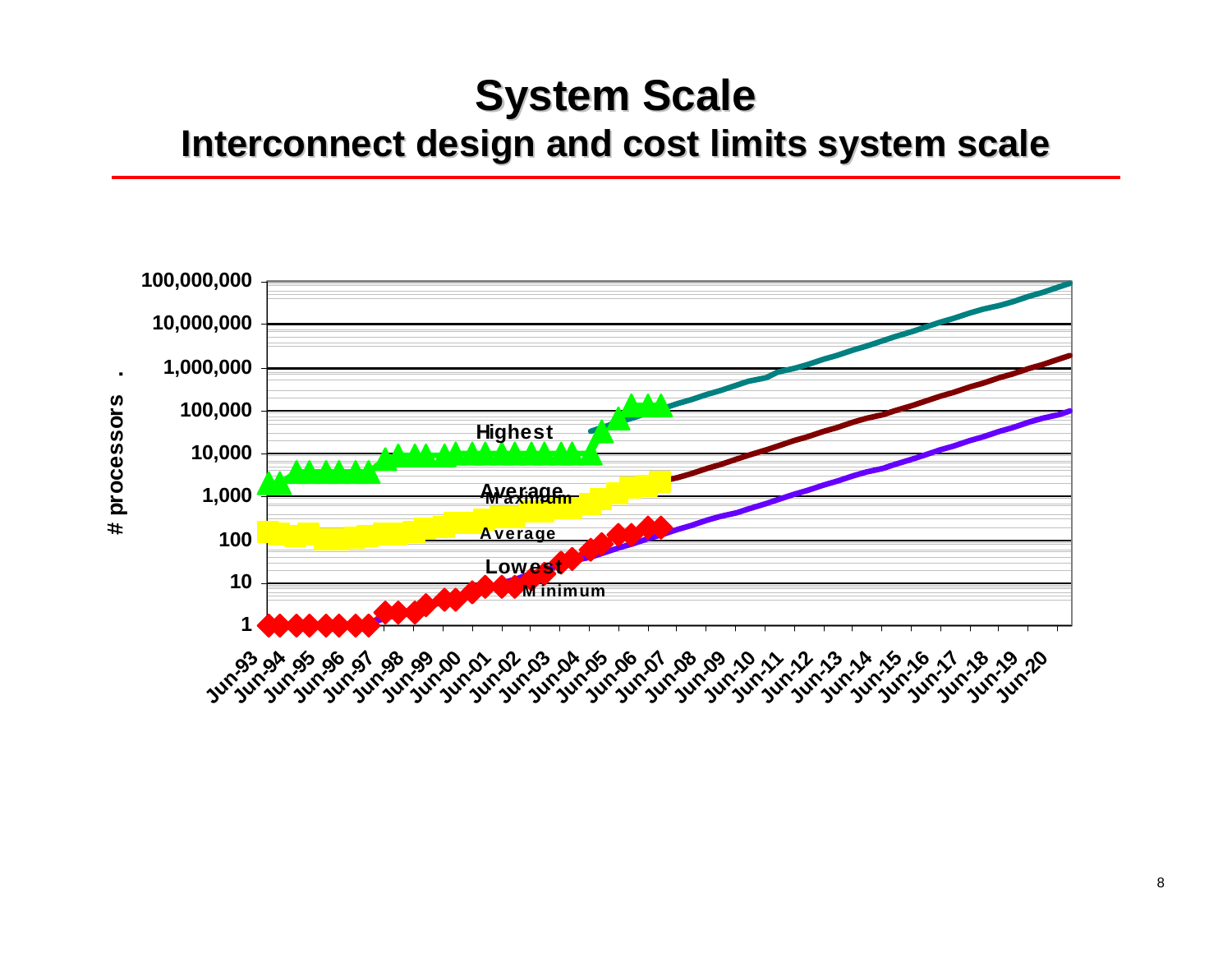### **Performance Engineering encompasses Performance Engineering encompasses Measurement, Prediction, and Optimization Measurement, Prediction, and Optimization**

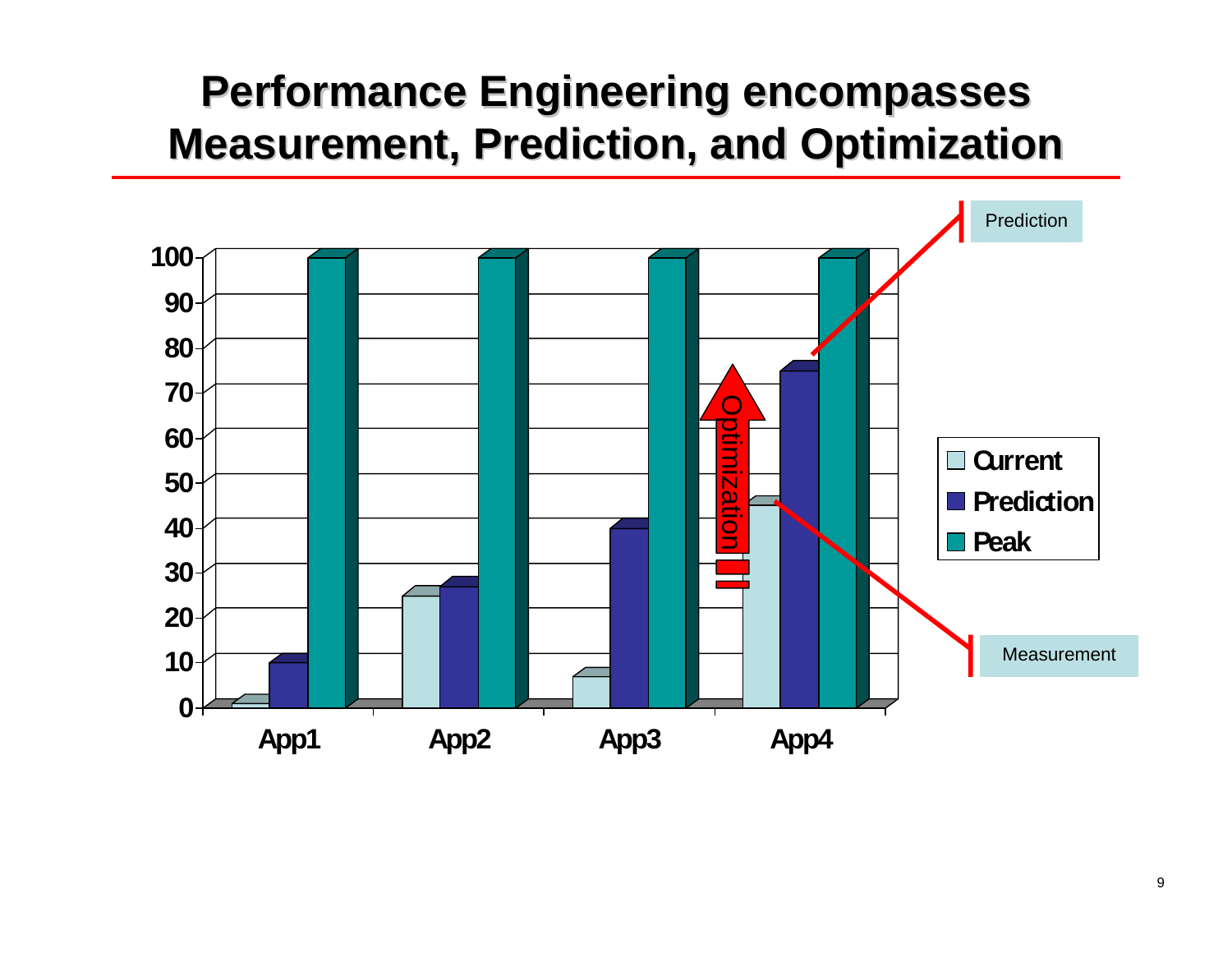### **STI Cell Demonstrates these Sensitivities**

**GPUs, FPGAs, and other devices are similar , and other devices are similar**

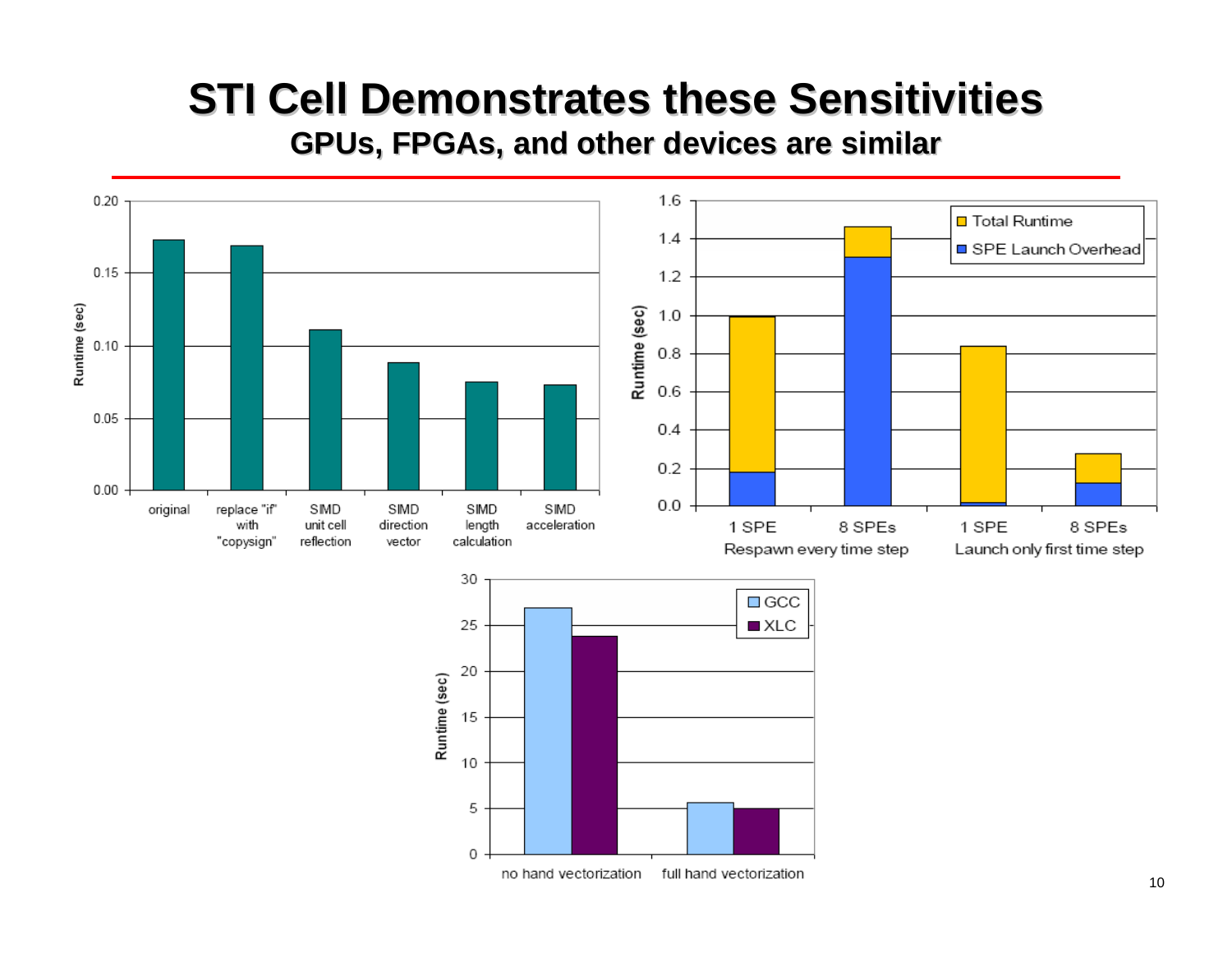## **HPC Challenge Benchmarks Demonstrate these Issues**

#### **HPCC on Cray X1 HPCC on Cray X1 – Baseline v. Optimized Baseline v. Optimized**

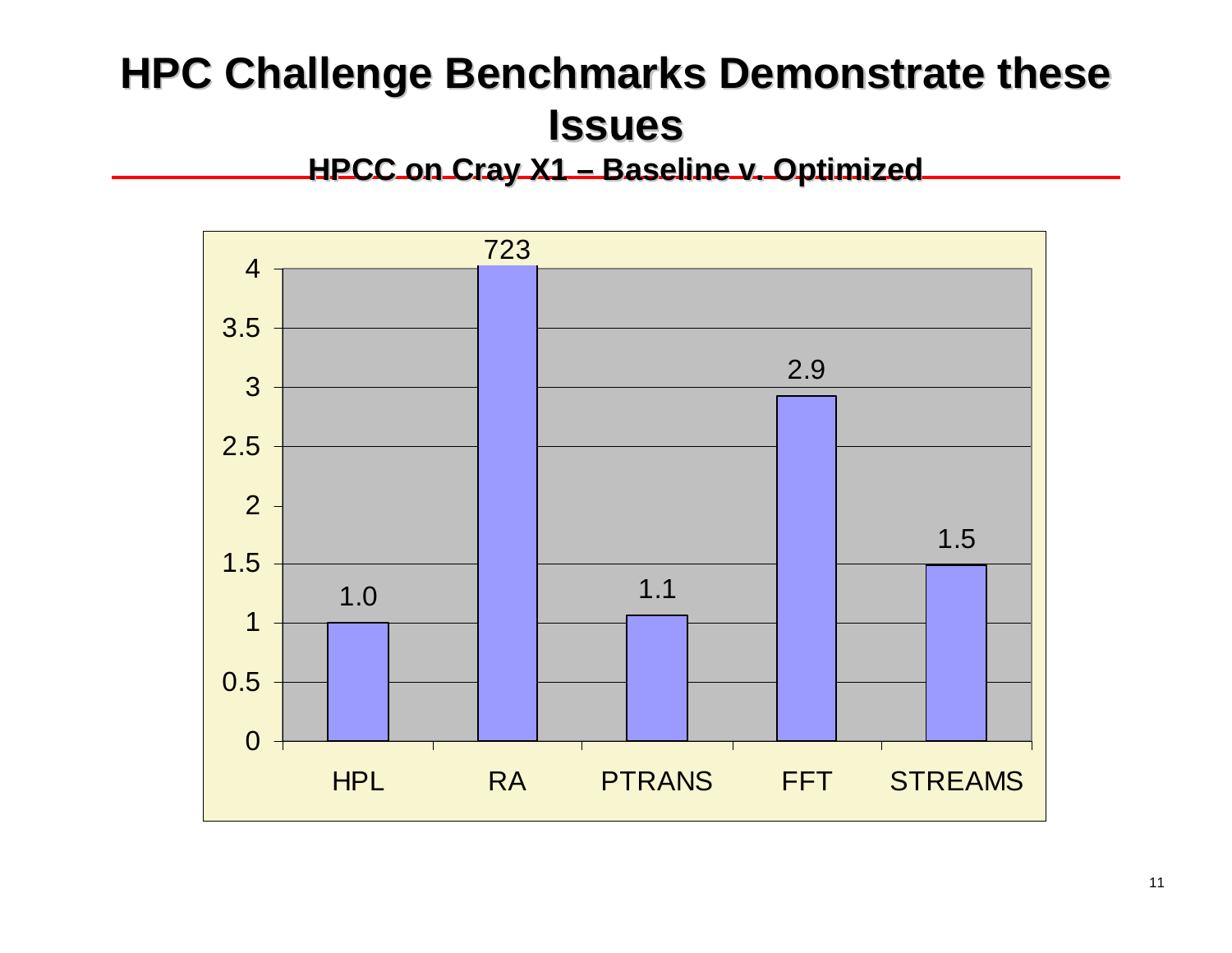# **Application Diversity Application Diversity**

- **→ Multi-phase, multi-scale applications** present challenges in performance engineering
	- –Multiple languages
	- –Multiple phases of physics, chemistry
	- Adaptive meshing, multigrid solvers, etc

**→ Applications teams know this best!**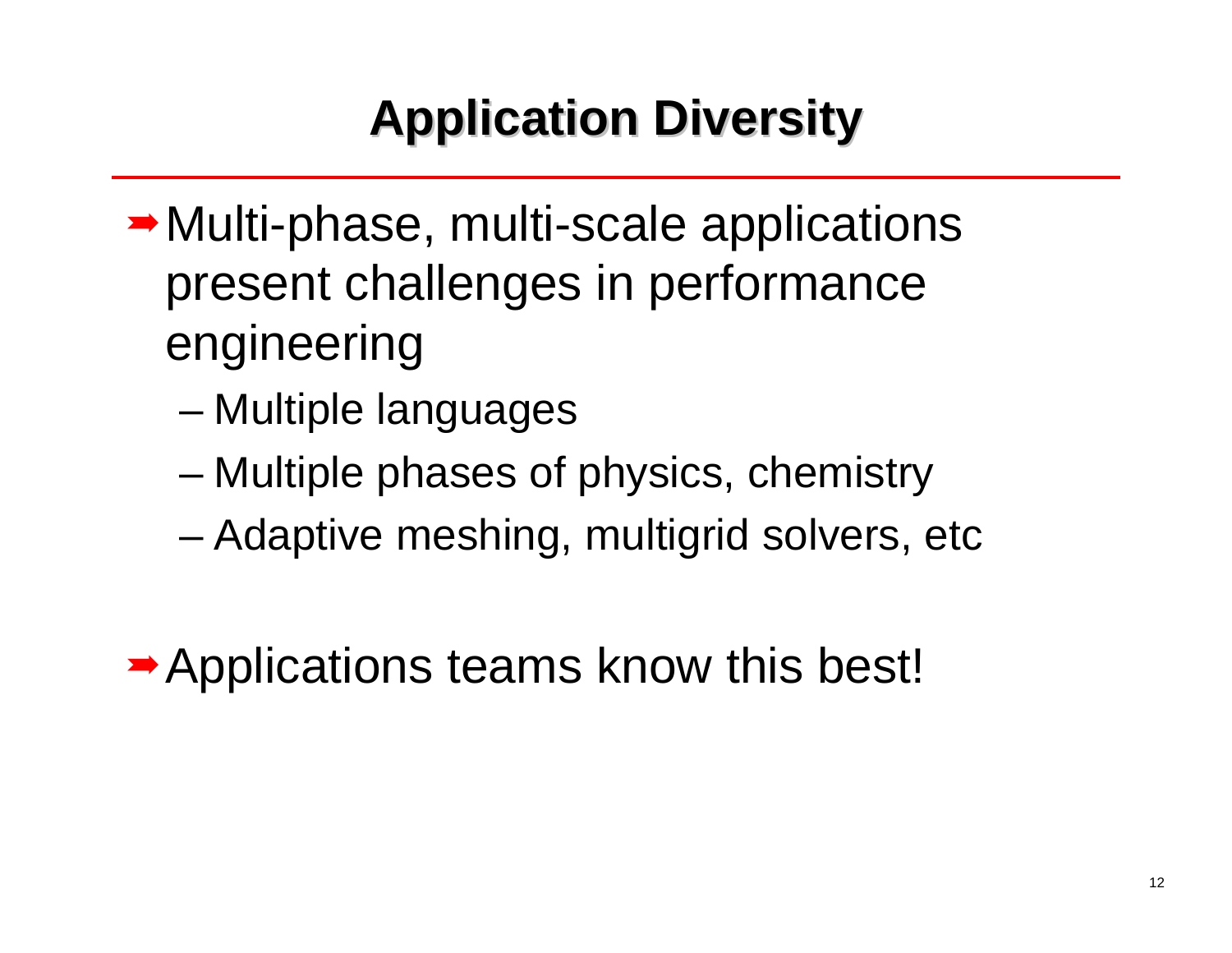## **Application Diversity Application Diversity**

#### **Dwarfs illustrate some dimensions of this diversity illustrate some dimensions of this diversity**

| <b>Science</b><br><b>Domain</b>      | Code             | <b>Structured</b><br><b>Grids</b> | <b>Unstructured</b><br><b>Grids</b> | <b>FFT</b>              | <b>Dense</b><br><b>Linear</b><br><b>Algebra</b> | <b>Sparse</b><br><b>Linear</b><br>Algebra | <b>Particles</b> | <b>Monte</b><br><b>Carlo</b> |
|--------------------------------------|------------------|-----------------------------------|-------------------------------------|-------------------------|-------------------------------------------------|-------------------------------------------|------------------|------------------------------|
| <b>Accelerator</b><br><b>Physics</b> | T3P              |                                   | X                                   |                         |                                                 | x                                         |                  |                              |
| <b>Astrophysics</b>                  | <b>CHIMERA</b>   | x                                 |                                     |                         | X                                               | $\overline{\mathbf{x}}$                   | x                |                              |
| <b>Astrophysics</b>                  | <b>VULCAN/2D</b> |                                   | $\overline{\mathbf{x}}$             |                         | X                                               |                                           |                  |                              |
| <b>Biology</b>                       | <b>LAMMPS</b>    |                                   |                                     | x                       |                                                 |                                           | X                |                              |
| Chemistry                            | <b>MADNESS</b>   |                                   | X                                   |                         | X                                               |                                           |                  |                              |
| Chemistry                            | <b>NWCHEM</b>    |                                   |                                     | X                       | $\overline{\mathbf{x}}$                         |                                           |                  |                              |
| Chemistry                            | <b>OReTran</b>   | X                                 |                                     | X                       | X                                               |                                           |                  |                              |
| <b>Climate</b>                       | CAM              | $\overline{\mathbf{x}}$           |                                     | X                       |                                                 |                                           | X                |                              |
| <b>Climate</b>                       | POP/CICE         | $\overline{\mathbf{x}}$           |                                     |                         |                                                 | X                                         | X                |                              |
| <b>Climate</b>                       | <b>MITgcm</b>    | X                                 |                                     |                         |                                                 | X                                         | x                |                              |
| <b>Combustion</b>                    | S3D              | $\overline{\mathbf{x}}$           |                                     |                         |                                                 |                                           |                  |                              |
| <b>Fusion</b>                        | <b>AORSA</b>     | $\overline{\mathbf{x}}$           |                                     | $\overline{\mathbf{x}}$ | X                                               |                                           |                  |                              |
| <b>Fusion</b>                        | GTC              | X                                 |                                     |                         |                                                 | X                                         | X                | X                            |
| <b>Fusion</b>                        | <b>GYRO</b>      | $\overline{\mathbf{x}}$           |                                     | x                       | X                                               | X                                         |                  |                              |
| Geophysics                           | <b>PFLOTRAN</b>  | $\overline{\mathbf{x}}$           | X                                   |                         |                                                 | X                                         |                  |                              |
| <b>Materials</b><br><b>Science</b>   | QMC/DCA          |                                   |                                     |                         | X                                               |                                           |                  | X                            |
| <b>Materials</b><br><b>Science</b>   | QBOX             |                                   |                                     | x                       | X                                               |                                           | X                |                              |
| Nanoscience                          | <b>CASINO</b>    |                                   |                                     |                         |                                                 |                                           | X                | X                            |
| <b>Nanoscience</b>                   | <b>LSMS</b>      | x                                 |                                     |                         | X                                               |                                           |                  |                              |
| <b>Nuclear</b><br><b>Energy</b>      | <b>NEWTRNX</b>   |                                   | x                                   |                         | X                                               | X                                         |                  |                              |
| <b>Nuclear</b><br><b>Physics</b>     | <b>CCSD</b>      |                                   |                                     |                         | X                                               |                                           |                  |                              |
| QCD                                  | <b>MILC</b>      | x                                 |                                     |                         |                                                 |                                           |                  | X                            |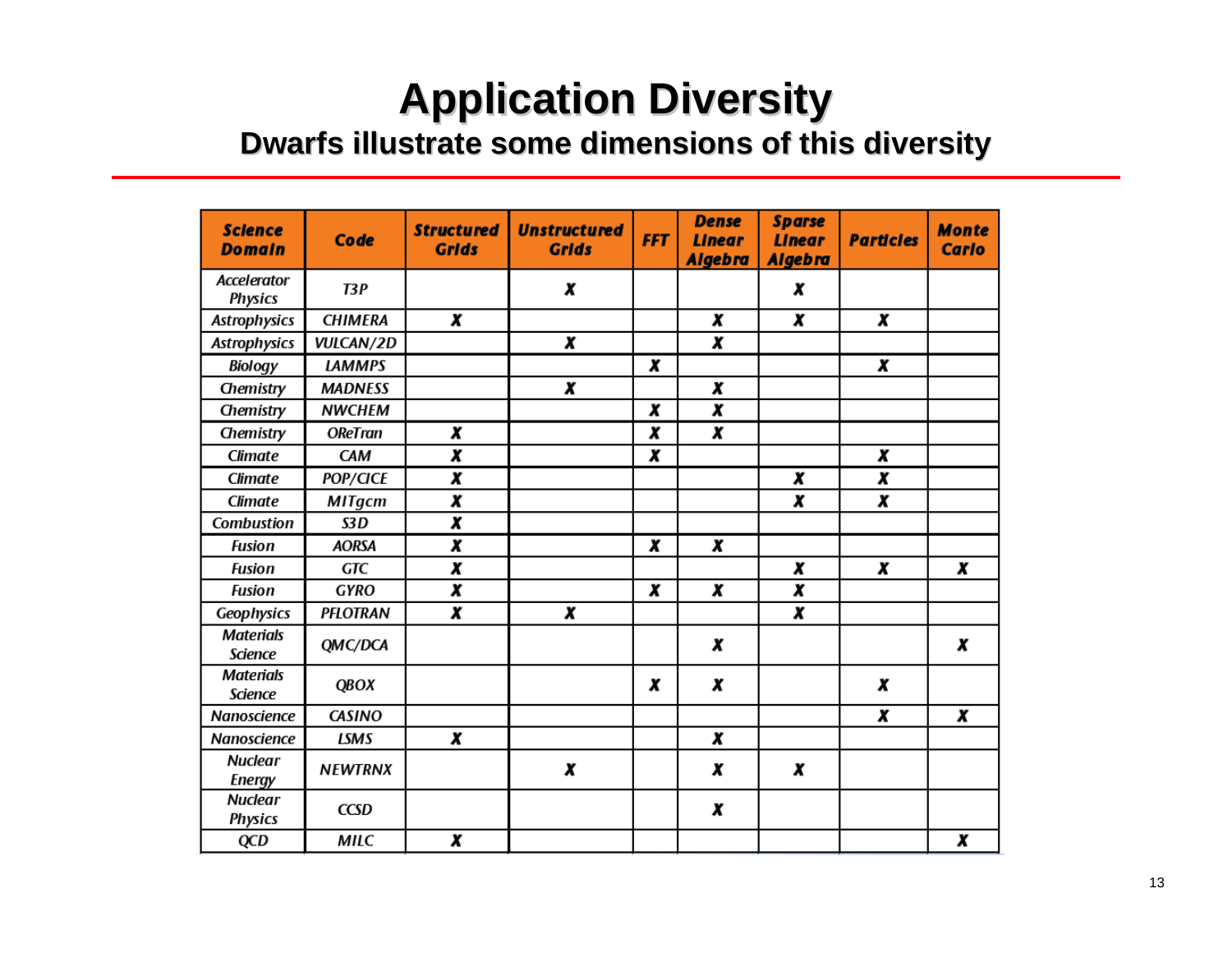## **Observations Observations**

- $\rightarrow$  Take together, these three trends have the potential for creating a widening gap between expected and realized performance
- $\rightarrow$  Performance engineering is critical to address this gap
	- Measurement
	- Prediction
	- Optimization
- $\rightarrow$  We must feed this information back to architects and system software designers

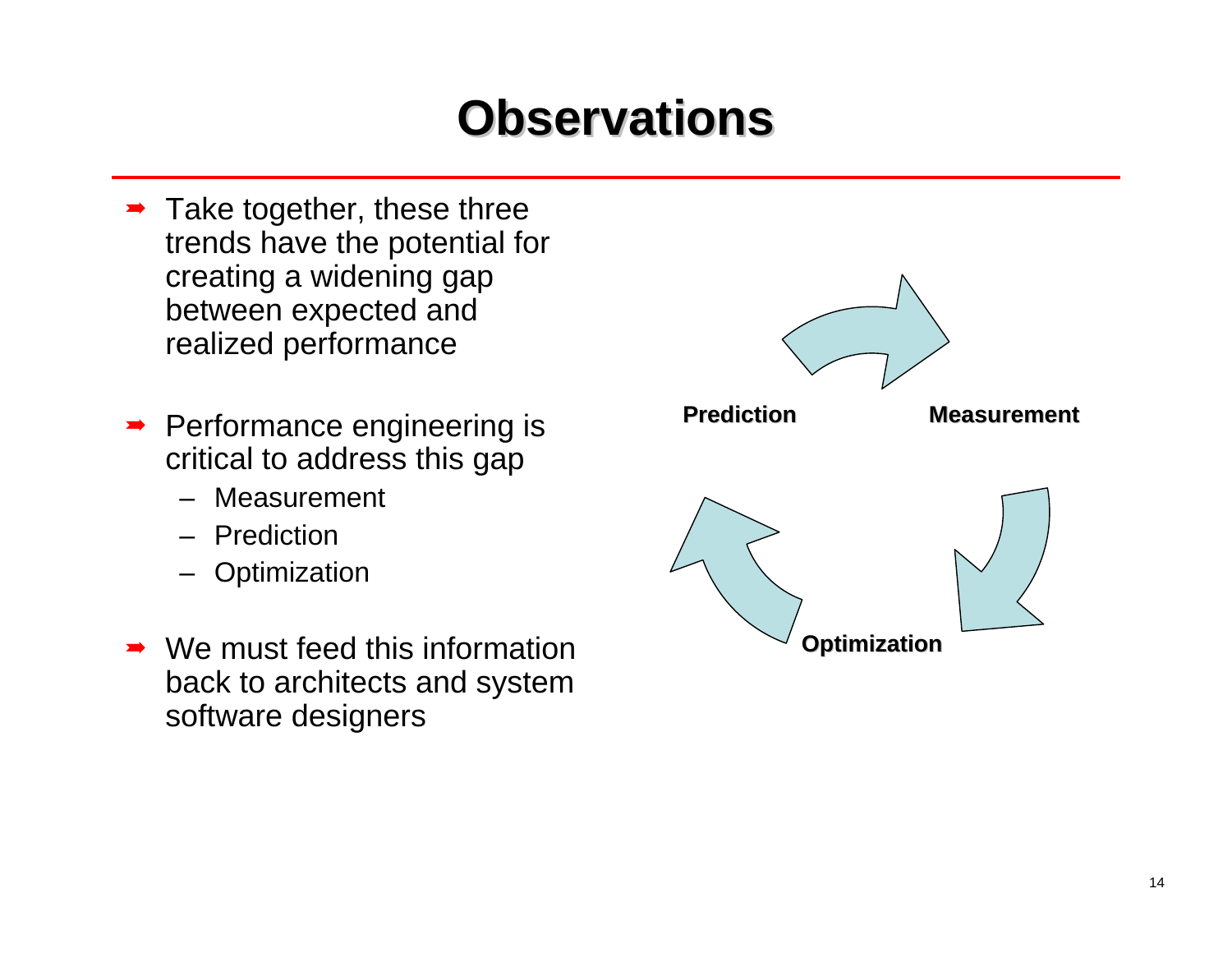# **Some Performance Engineering Solutions**

#### **Engagement**

- Frequent interaction between applications teams and performance experts
- $\rightarrow$  Tools
	- Instrumentation, collection, and analysis tools for measurement
- **→ Automatic optimization** 
	- Static and dynamic optimization of applications and libraries
	- Integrate of performance engineering into application/system lifecycle
- **► Feedback to architects and system software designers**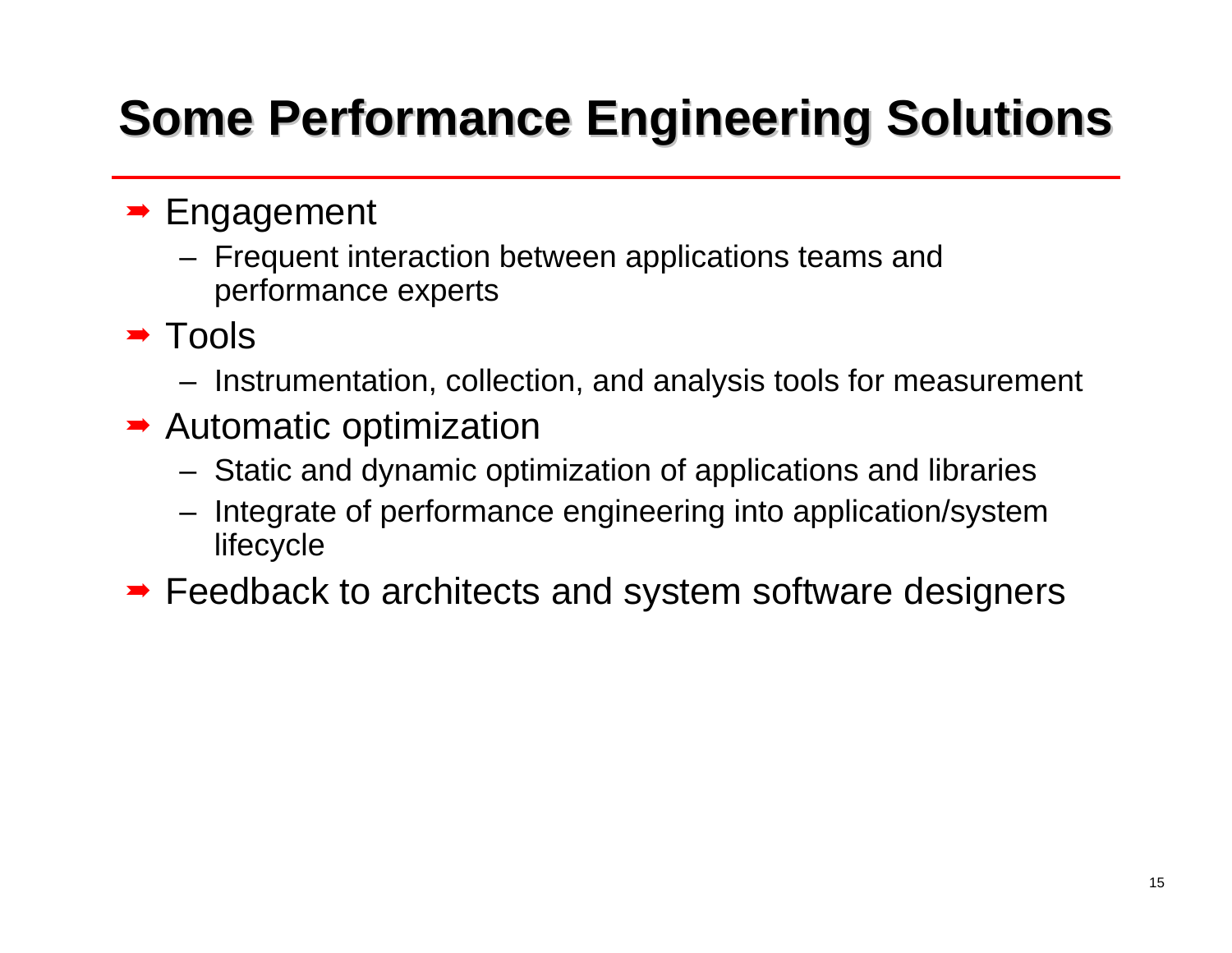# **Engagement: Engagement: SciDAC PERI**

- $\blacktriangleright$  Application Engagement
	- Work directly with DOE computational scientists
	- Ensure successful performance porting of scientific software
	- Focus PERI research on real problems
- $\blacktriangleright$  Application Liaisons
	- Build long-term personal relationships with PERI researchers and scientific code teams
- $\rightarrow$  Tiger Teams
	- Focus on DOE's highest priorities
		- SciDAC-2
		- •**INCITE**

See www.peri-scidac.org for more info.





#### **Maximizing scientific throughput**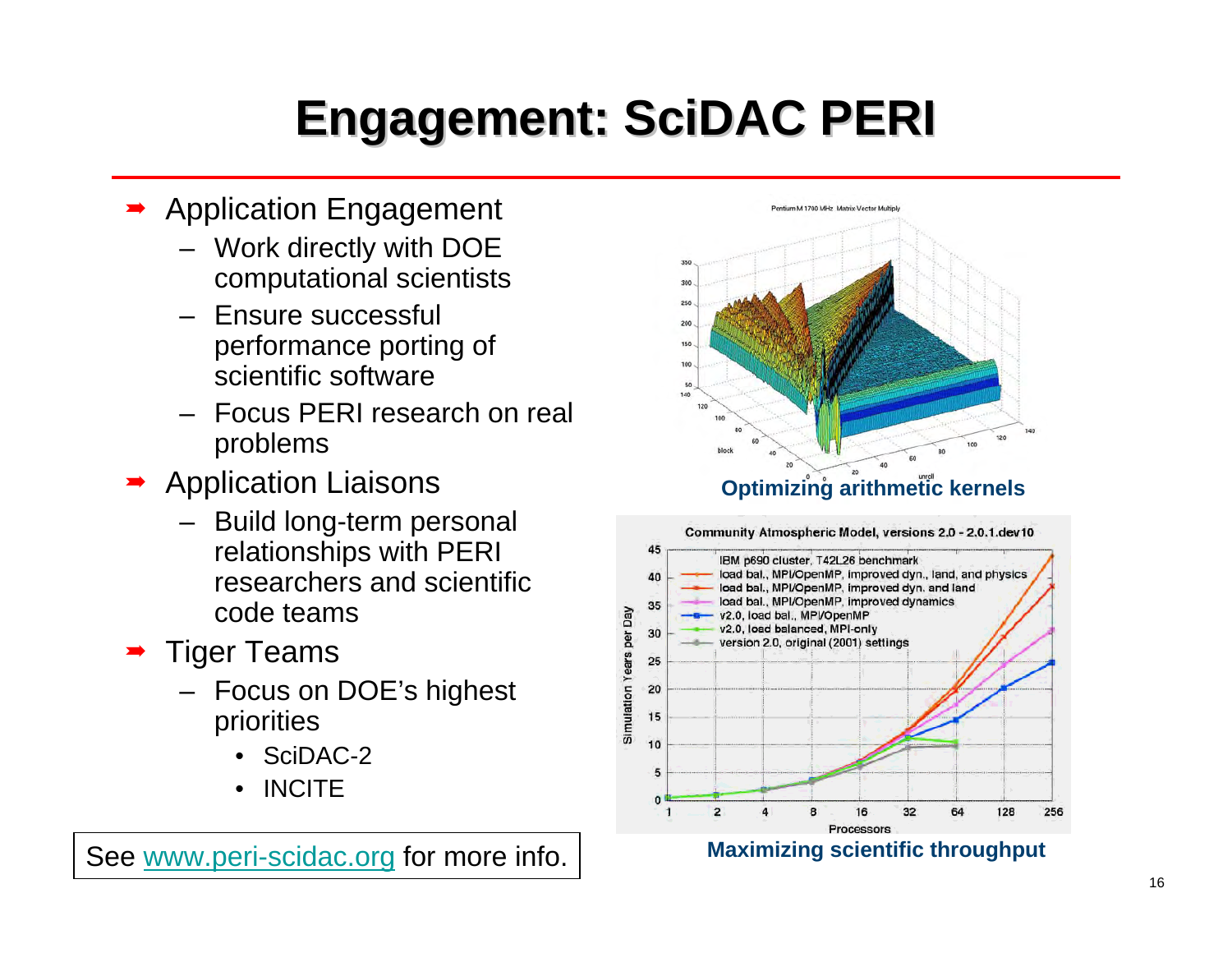## **Tools: Software Development Tools Tools: Software Development Tools for Petascale Petascale Computing Computing**

- **→ Assembled ~60 experts in software development** tools to identify challenges for Petascale
- ► See Fred Johnson's presentation

**SOFTWARE DEVELOPMENT TOOLS FOR** PETASCALE COMPUTING WORKSHOP **WASHINGTON, DC** 

#### **August 1-2, 2007**

| Home             |
|------------------|
| Registration     |
| Agenda (pdf)     |
| Lodging          |
| Transportation   |
| Area Attractions |
| Sponsors         |
| Contacts         |
|                  |

#### **Software Development Tools for PetaScale Computing Workshop**

Petascale computing systems will soon be available to DOE science community. To prepare for the deployment and productive use of these platforms, DOE must ensure that software development tools. such as performance analyzers and debuggers, surpass application requirements for scalability. functionality, reliability, and easy of use. In this workshop, we will assemble experts in the area of software development tools for high performance computing in order to identify and prioritize these opportunities and gaps.

Attendance is by invitation only.

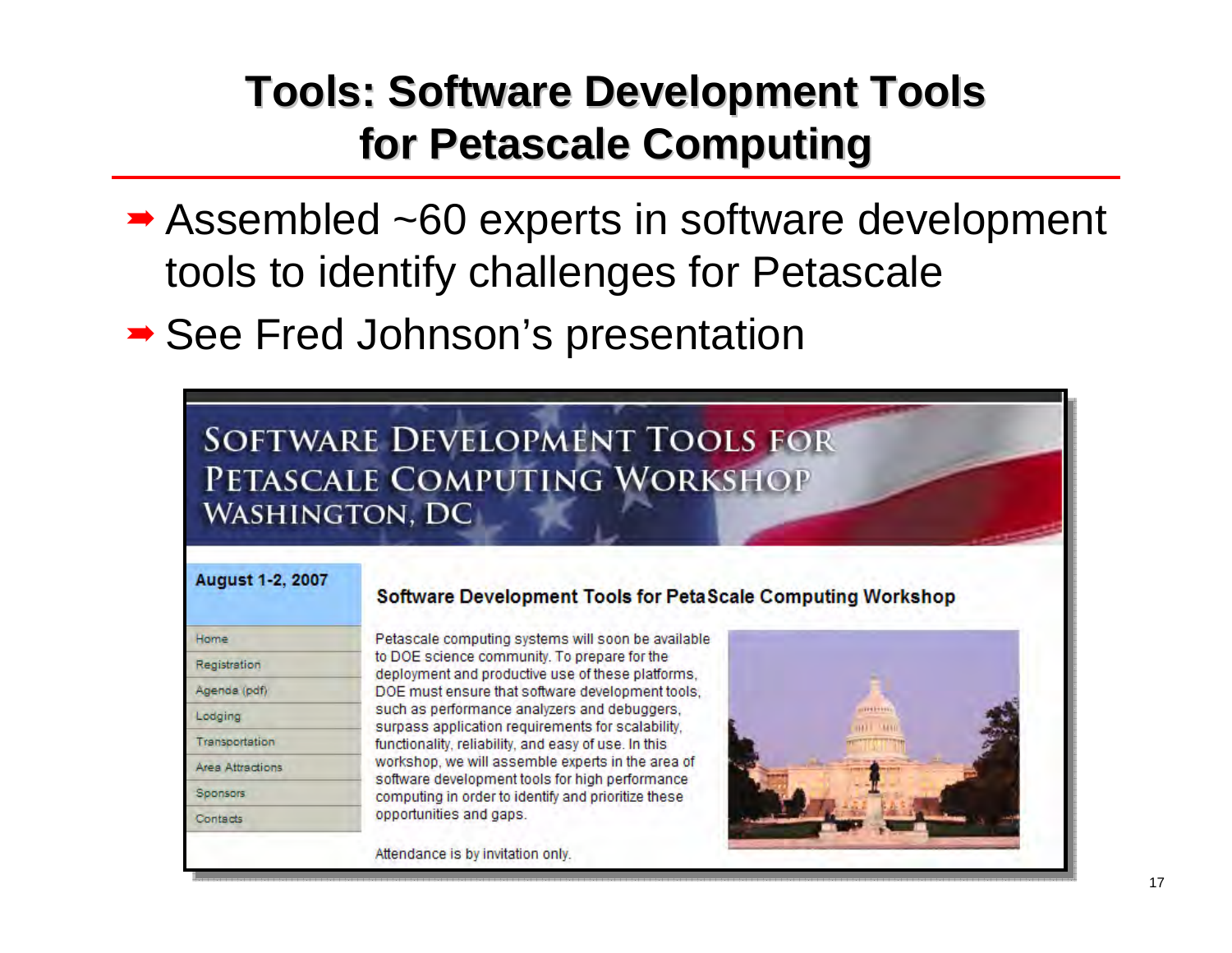## **Tools: Traditional Performance Analysis of Tools: Traditional Performance Analysis of Communication Operations Communication Operations**

- **→ Many MPI tools use tracing** 
	- Produces very detailed information about communication activity
	- Illustrates dependencies among tasks

|                     |                        |                  |                          | <b>VAMPIR - Global Timeline</b>                |        |                      |                      |                      |        | -10                              |
|---------------------|------------------------|------------------|--------------------------|------------------------------------------------|--------|----------------------|----------------------|----------------------|--------|----------------------------------|
|                     |                        |                  | 1:20.0                   | sweep3d.mpi.stf (1:16.633 - 1:26.114 = 9.48 s) | 1:22.0 |                      | 1:24.0               |                      | 1:26.0 |                                  |
| Process 0 MPI Recv  |                        | <b>319</b>       | MPI Allreduce            |                                                |        |                      |                      |                      |        | <b>MPI</b><br><b>Application</b> |
| Process 1 MPI Recv  |                        | $\overline{319}$ | SWEEP MPI_Alreduce       |                                                |        |                      |                      |                      |        |                                  |
|                     | Process 2 MPI_Recv 319 | <b>MPI Recv</b>  | <b>319 MPI Allreduce</b> |                                                |        |                      |                      |                      |        |                                  |
| Process 3           | $\frac{319}{919}$      | MPI Recv         |                          | <b>MPI Allreduce</b>                           |        |                      |                      |                      |        |                                  |
| Process 4           | MPI Recv               |                  |                          | SWEEP MPI_Allreduce                            |        |                      |                      |                      |        |                                  |
| Process 5 MPI Recv  |                        |                  |                          | 316 WMPI Allreduce                             |        |                      |                      |                      |        |                                  |
| Process 6 MPI Recv  |                        |                  |                          | 316 MPI Allreduce                              |        |                      |                      |                      |        |                                  |
| Process 7 MPI Recv  |                        |                  |                          | . .                                            | 319    | <b>MPI_Allreduce</b> |                      |                      |        |                                  |
| Process 8 MPI Recv  |                        |                  |                          |                                                | 319    |                      | MPI_Allreduce        |                      |        |                                  |
| Process 9 MPI Recv  |                        |                  |                          |                                                | 316    | 316316               | <b>MPI Allreduce</b> |                      |        |                                  |
| Process 10 MPI Recv |                        |                  |                          |                                                |        | 319212               | <b>MPI Allreduce</b> |                      |        |                                  |
| Process 11 MPI Recv |                        |                  |                          |                                                |        | 那                    |                      | <b>MPI Allreduce</b> |        |                                  |
| Process 12 MPI Recv |                        |                  |                          |                                                |        |                      | <b>There</b><br>212  | <b>MPI Allreduce</b> |        |                                  |
| Process 13 MPI Recv |                        |                  |                          |                                                |        |                      | 319                  | 212 MPI Allreduce    |        |                                  |
| Process 14 MPI Recv |                        |                  |                          |                                                |        |                      |                      | 257                  |        |                                  |
| Process 15 MPI Recv |                        |                  |                          |                                                |        |                      |                      | <b>CEE</b>           |        | $\sqrt{16/32}$ bars              |
|                     |                        |                  |                          |                                                |        |                      |                      |                      |        |                                  |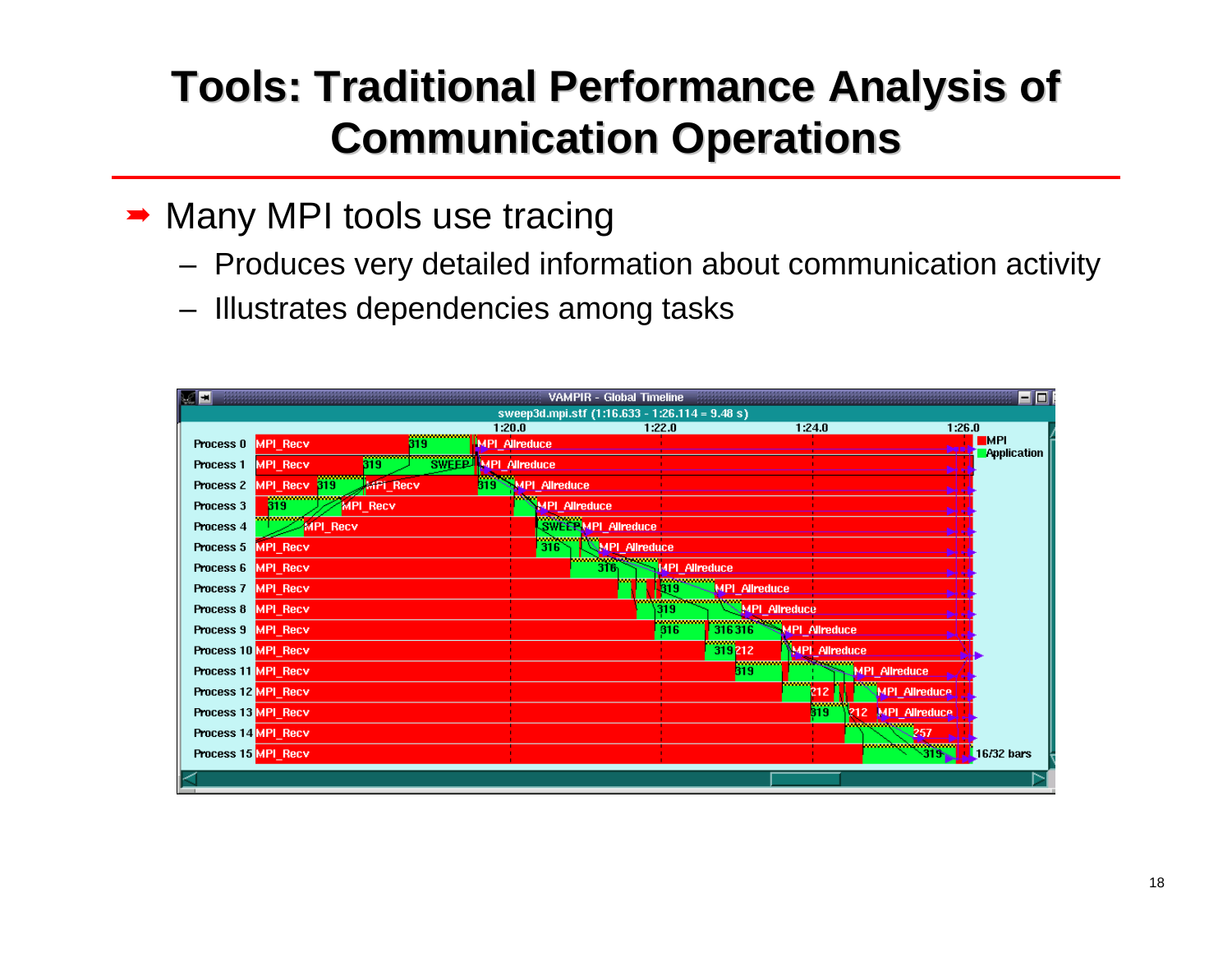## **Tools: Timeline with 1024 tasks Tools: Timeline with 1024 tasks**

| 1:00.0<br>s<br>Is this application executing efficiently?<br>How will this work for 64x or 128x?? | VAMPIR - Timeline | $\Box$ d $\bm{x}$         |
|---------------------------------------------------------------------------------------------------|-------------------|---------------------------|
|                                                                                                   |                   | MPI<br><b>Application</b> |
|                                                                                                   |                   |                           |
|                                                                                                   |                   |                           |
|                                                                                                   |                   |                           |
|                                                                                                   |                   |                           |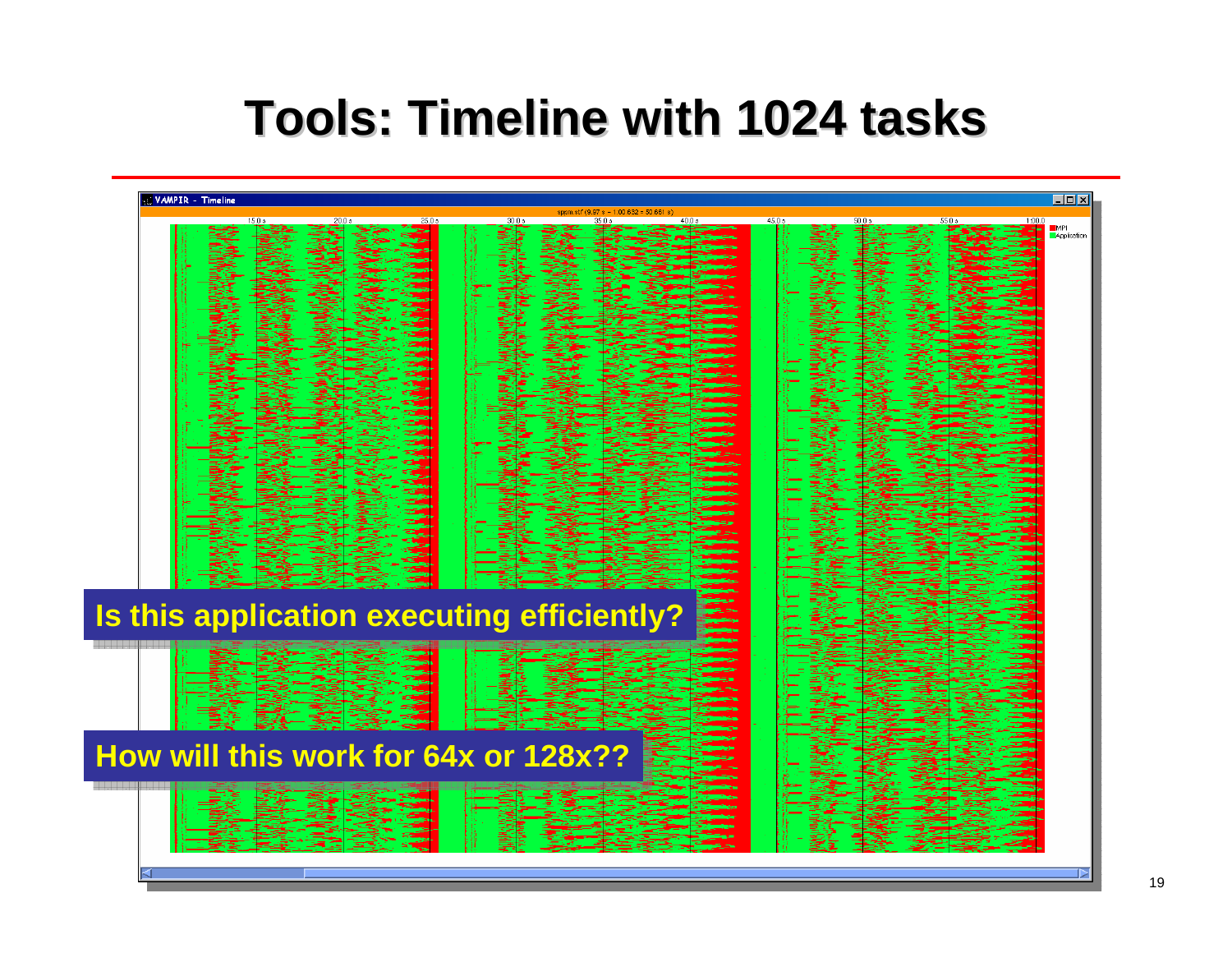#### **Tools: Automatic Classification for Tools: Automatic Classification for Communication Performance Analysis Communication Performance Analysis**

- **→ Use decision tree classification (a supervised learning** technique) to classify application's messages automatically
- **► Compare an application's message operations to** 'normal' communication for a particular MPI configuration

¾Modeling Phase (once)

–Use benchmarks to generate decision tree

–Both efficient and inefficient

¾Classification Phase (many)

–Execute application

–Analyze application trace with classifier based on decision tree

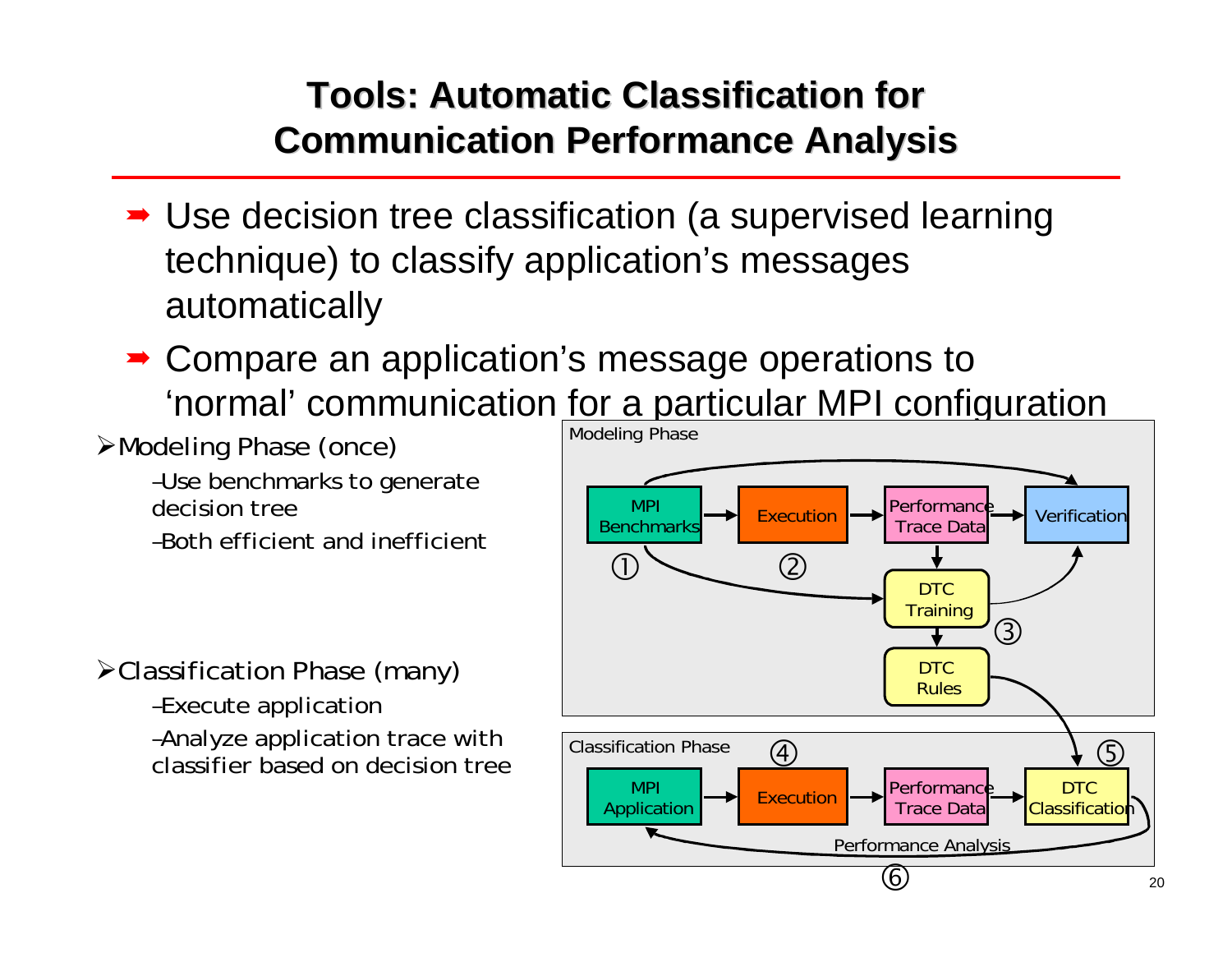## **Automatic Optimization: Automatic Optimization: SciDAC PERI Framework Framework**

- $\blacktriangleright$ Long-term goals for PERI
- **→** Automate the process of tuning software to maximize its performance
- $\rightarrow$  Build upon forty years of human experience and recent success with libraries
	- PHIPAC, ATLAS, FFTW, SPIRAL, SPOOLES
- $\blacktriangleright$  Reduce the performance portability challenge facing computational scientists
- $\rightarrow$  Address the problem that performance experts are in short supply



**PERI automatic tuning framework**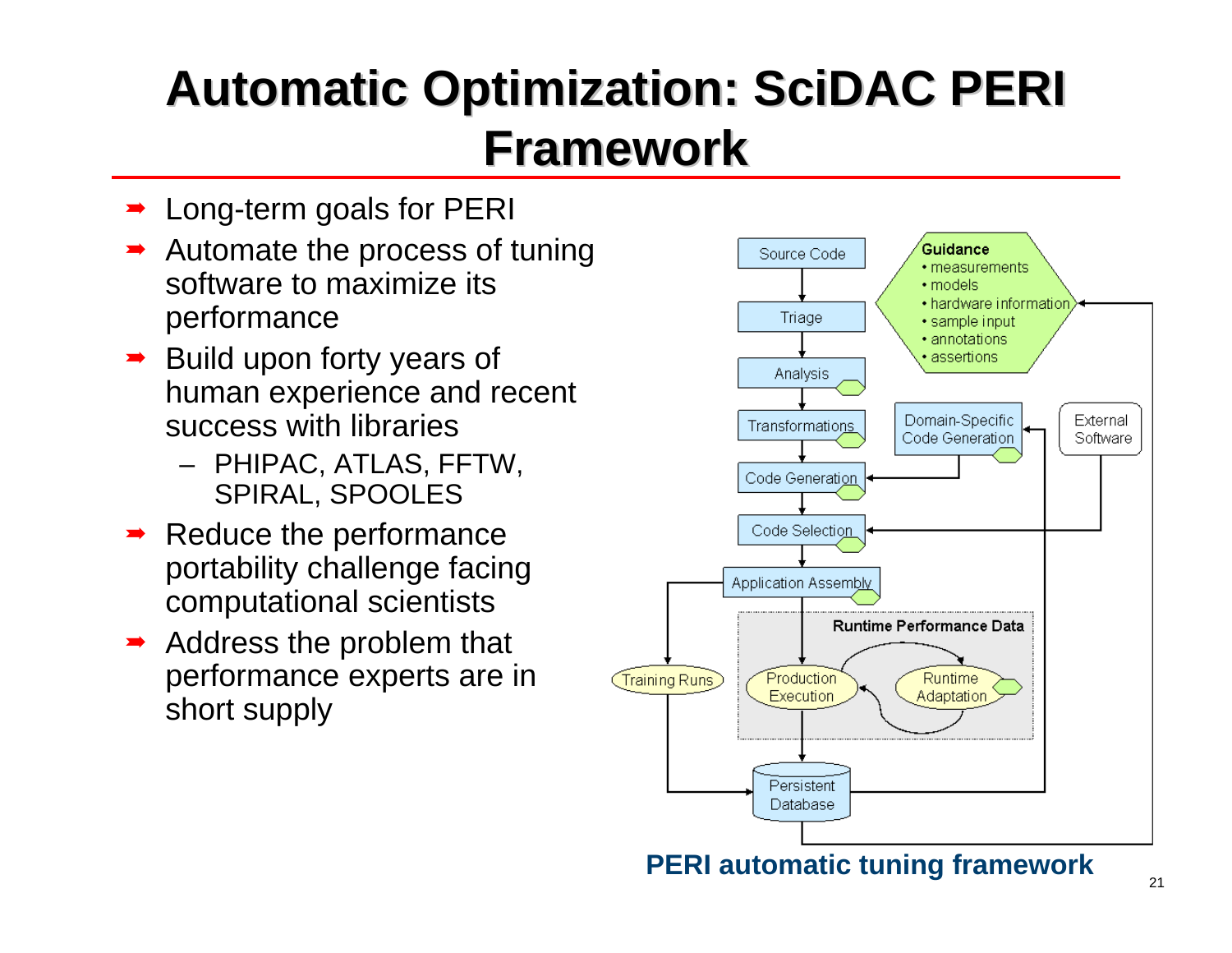## **Automatic Optimization: Engineering Applications for Performance Throughout their Lifecycle for Performance Throughout their Lifecycle**

**→** Use performance assertions to verify the performance explicitly

```
 1: pa_start(&pa, "$nFlops", PA_AEQ, "11 * %g * %g", &ym, &xm);
  2: for (j=ys; j<ys+ym; j++) { 
  3: for (i=xs; i<xs+xm; i++) { 
  4: if (i == 0 || j == 0 || i == Mx-1 || j == My-1) { 
  5: f[j][i] = x[j][i]; 
  6: } else { 
 7: \qquad \qquad u \qquad \qquad = \mathbf{x}[j][i];8: uxx = (two*u - x[j][i-1] - x[j][i+1]) * hydhx;9: uyy = (two*u - x[j-1][i] - x[j+1][i]) * hxdhy;10: f[j][i] = uxx + uyy - sc*PetscExpScalar(u); 
11: } 
12: } 
13: } 
14: pa_end(pa);
15: PetscLogFlops(11*ym*xm);
```
**Expression** 

- **"\$nFlops", PA\_AEQ, "11 \* %g \* %g", &ym, &xm**
- Empirically measure number of floating point operations with instrumentation
- Test approximate equality (±10%) to **'11 \* ym \* xm'** ?
- **► Empirical measurements verify performance model**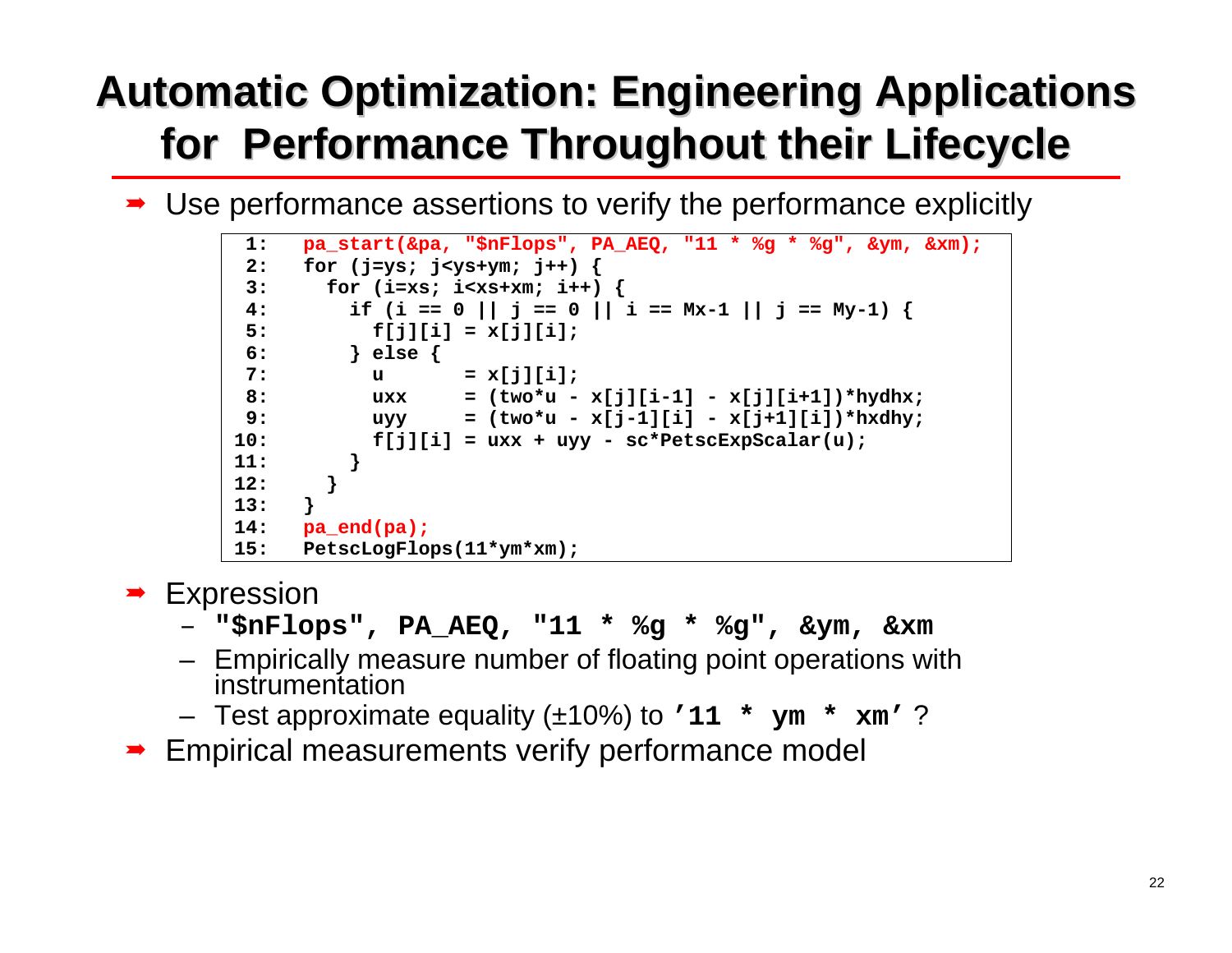# **Many Other Performance Engineering Topics …**

- **► Performance prediction** 
	- –Analytical modeling
	- Simulation
	- Hybrid
	- Historical predictions
- **► New programming models, languages**
- **► Reliability, correctness, fault tolerance**
- $\rightarrow$  IO
- **► Cooperation with vendors on hardware and** software architecture and performance engineering support
- $\rightarrow$  Etc...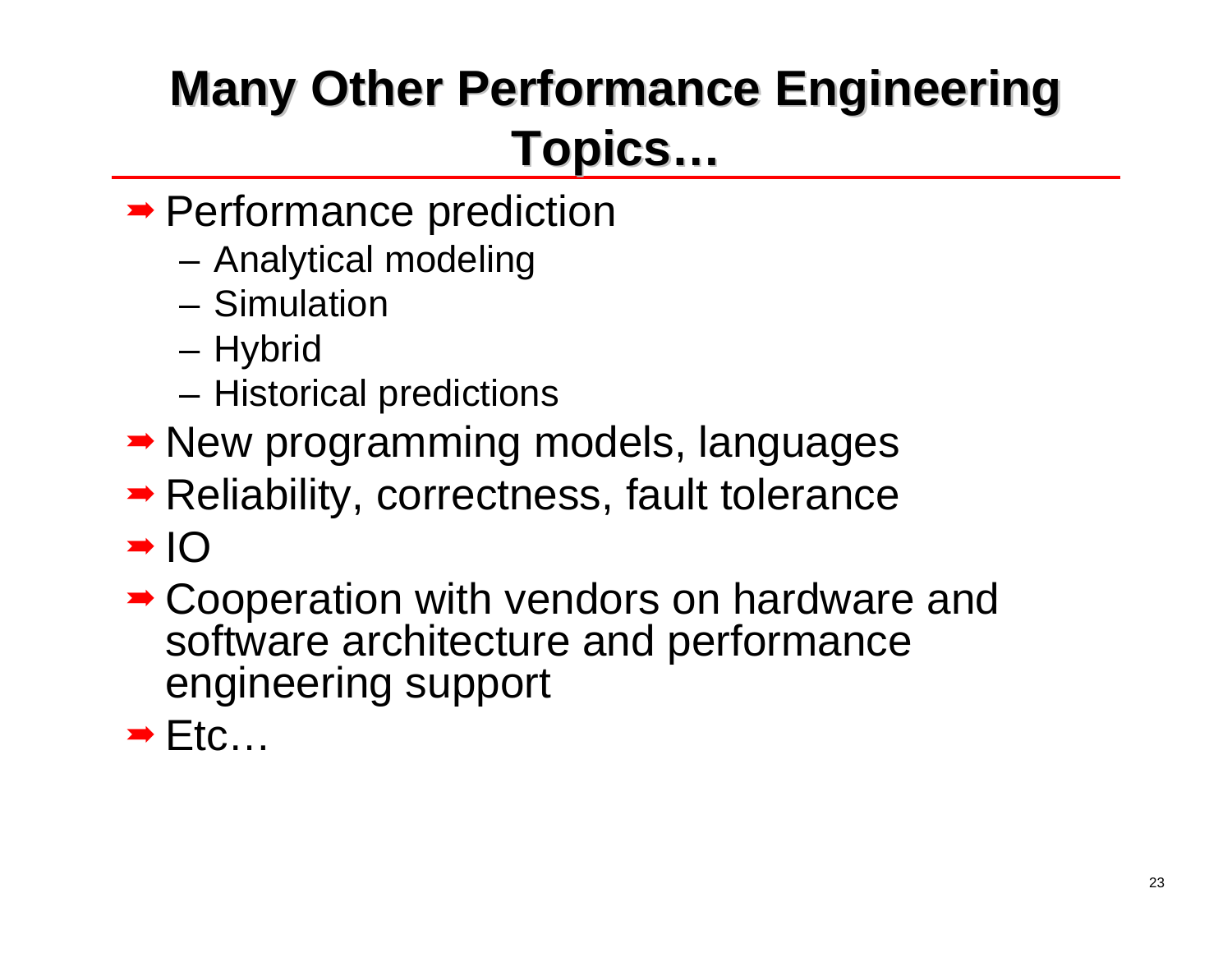## **Summary Summary**

- **→ Significant trends emerging in HPC** 
	- Architectural complexity: multicore, heterogeneity, power mgt
	- Scale
	- Application complexity: multiphase, multiscale, multiresoution
- **→** Taken together, these trends can create a gap between expected and realized performance
- Performance engineering is critical to bridging this gap
	- Measurement
	- Prediction
	- Optimization
	- Feedback to architects and system software designers
- Some performance engineering solutions that help to close this gap
	- Engagement
		- Frequent interaction between applications teams and performance experts
	- Tools
		- Instrumentation, collection, and analysis tools for measurement
	- Automatic optimization
		- Static and dynamic optimization of applications and libraries
		- Integrate of performance engineering into application/system lifecycle
	- Feedback to architects and system software designers